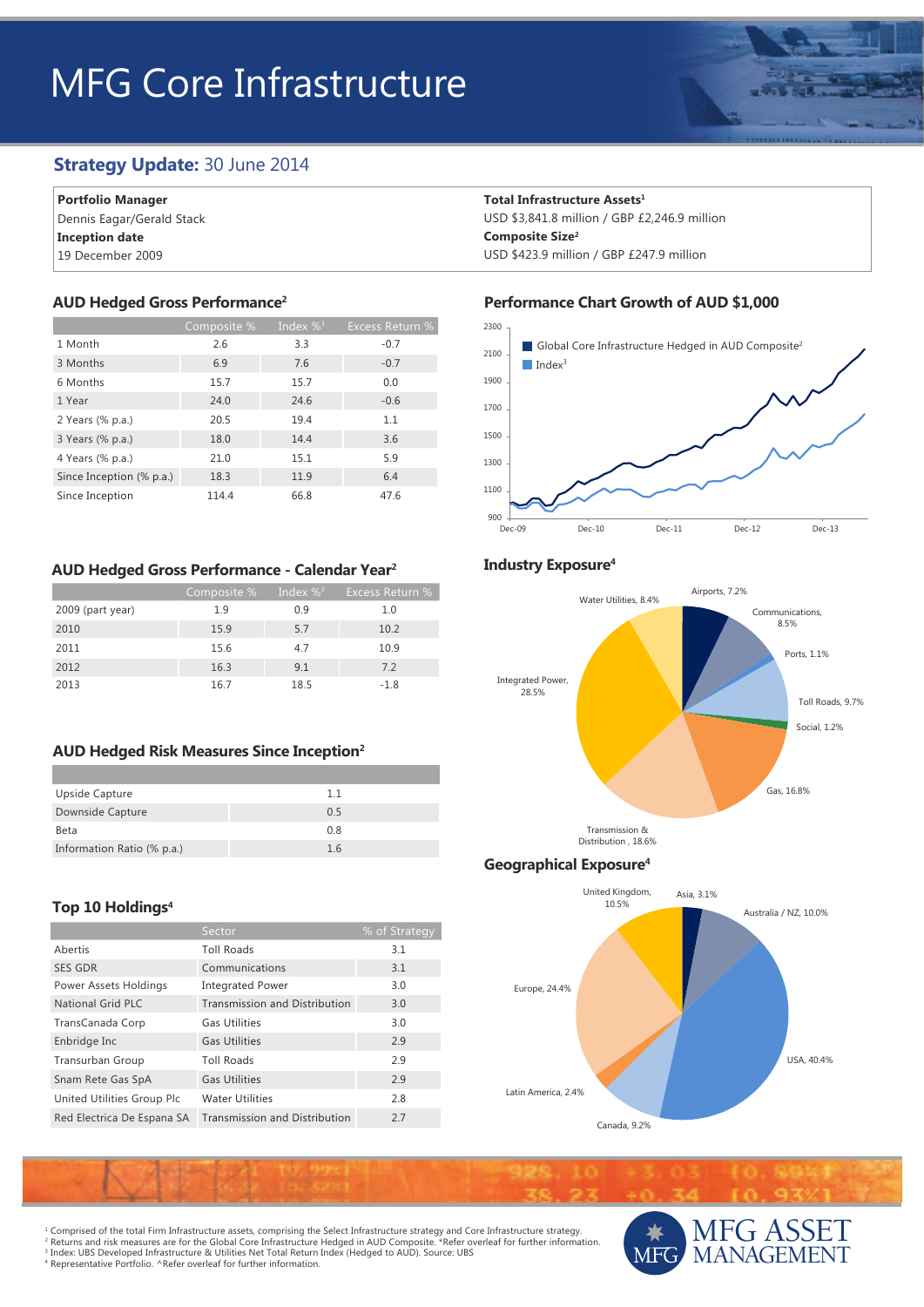#### **Performance**

During the June 2014 quarter in AUD terms, the MFG Core Infrastructure Strategy ('Strategy') returned 6.9%, compared with the benchmark UBS Infrastructure & Utilities Index's return of 7.6%. The returns for the 12 months to the end of June were 24.0% for the strategy and 24.6% for the benchmark. The returns since inception to the end of June were 18.3% p.a. for the Strategy and 11.9% p.a. for the benchmark.

As the following graph illustrates, all regions showed very solid returns for the quarter.

**Figure 1:** Returns by Region in Local Currency (June 2014)



The ports sector was the only sector to record negative returns for the quarter. This sector represents less than 2% of the total strategy's exposures so it had little impact on total returns. The following graph shows returns for the quarter by sector.





An outstanding feature of the June 2014 quarter was the level of M&A action among the stocks in the Strategy. Four stocks, US utilities Pepco Holdings and Integrys Energy and two Australian utilities, Envestra & DUET, were the subject of takeover offers during the quarter.

The best performing stocks during the quarter were Pepco Holdings (Total Shareholder Return in local currency of +35.5%), Mexican Airport company GAPB (TSR of +22.5%), Envestra, (+20.9%), Integrys Energy (+20.7%) and DUET (+20.5%). As previously mentioned, the Ports sector was the only negative performer for the quarter with Dutch oil & chemical tank storage company Vopak generating a TSR of -9.7% - the worst performing stock in the portfolio during the quarter.

In regard to stocks excluded from the MFG Asset Management ("MFGAM") defined infrastructure investment universe but included in commonly used benchmarks, unregulated power generation companies generally performed strongly during the quarter (as they did in the previous quarter). The Generation sector delivered a TSR of 14.5% in the June 2014 quarter.

Elsewhere, US oil & gas MLP's were up strongly with average TSRs in excess of 14% while Chinese infrastructure stocks were up over 8% as were US & Canadian rail stocks.

There were no changes to the consistuent stocks in the Strategy during the quarter.

#### **Outlook and Strategy**  $\mathcal{L}_\text{max}$  , and the set of the set of the set of the set of the set of the set of the set of the set of the set of the set of the set of the set of the set of the set of the set of the set of the set of the set of the

The Strategy is designed to provide investors with real returns of 5% to 6% over the longer term. Such a return assumes that all stocks are fairly priced at the start of the return period, i.e. stocks don't have to be cheap to start with to generate our expected long term return. Despite the fact that returns in recent years from this strategy have been well above our long run return expectations, we continue to believe that it will deliver high single digit absolute returns in the medium term.

There have been minimal changes to the types of stocks held in the Strategy over the last decade and no changes to the rules used to determine what stocks should be excluded or included in the Strategy. The Strategy has served investors well up to this time and we firmly believe it will continue to do so while acknowledging that, if markets continue to rise at double digit rates, the strategy will underperform the broader equities market.

Regardless, MFGAM notes that there remains many potential catalysts for an equity market downturn during which an investment in the Strategy would, on the basis of historical evidence, prove a very valuable defensive hedge against such an event.